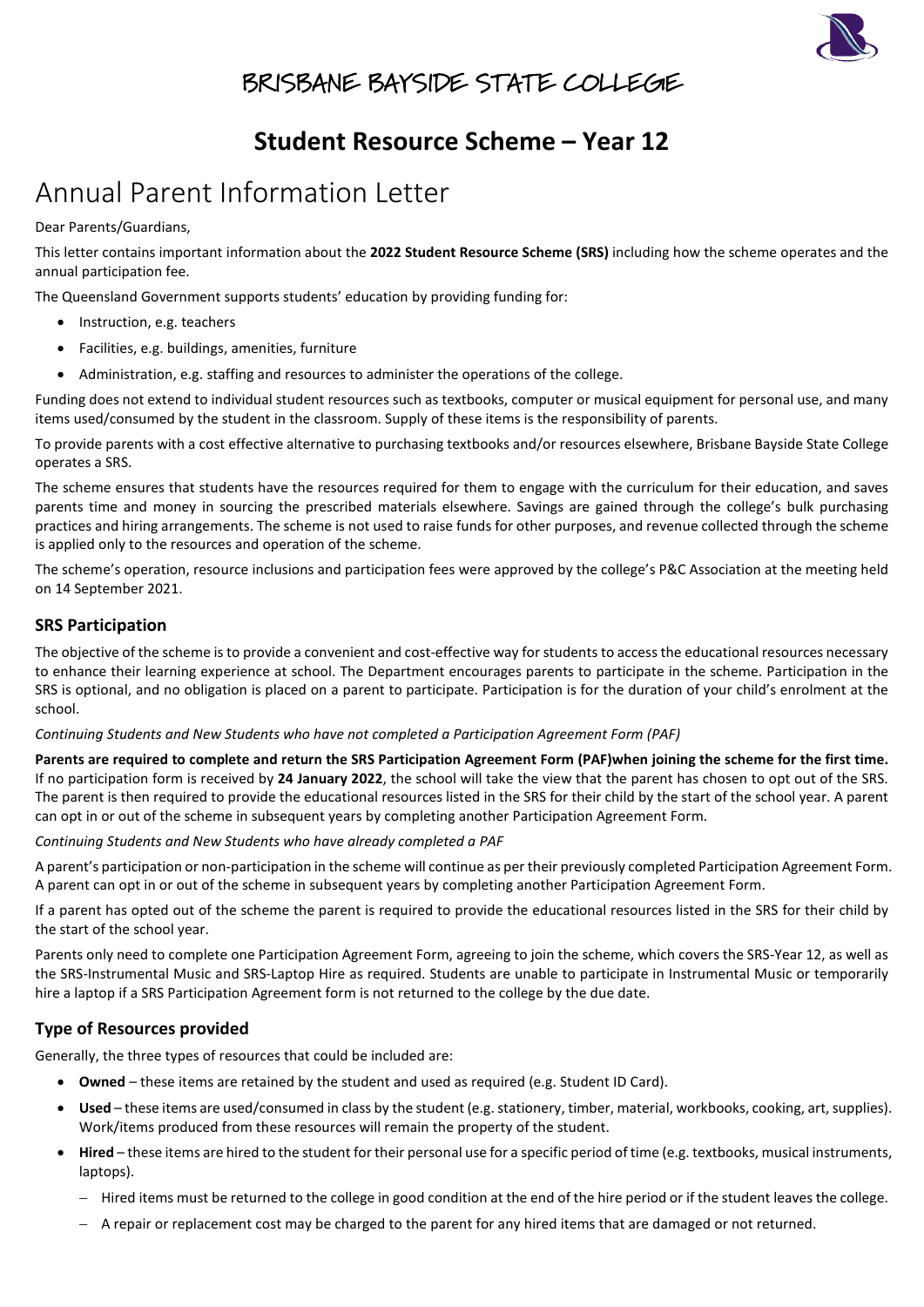

#### **The SRS Participation Fee**

The **'SRS - Year 12' is a Flat Fee SRS** that covers the cost of the General Items and the Core Subjects *plus* **an Elective Fee SRS** that covers the costs for the four (4) Timetabled Elective Subjects.

If you are not satisfied that the SRS fee represents good value for money based on the inclusions, as outlined in the 'SRS - Year 12 Summarised Costs' form, you may choose not to participate in the SRS. If you choose not to participate, you will be provided with a detailed list of resources that you will need to provide for the student.

#### **The Textbook and Resource Allowance**

The Department of Education provides a Textbook and Resource Allowance (TRA) to assist parents with the cost of textbooks and other education resources for eligible Years 7 to 12 students. For those students who are eligible to receive the TRA, the TRA will be applied to reduce the cost of participation in the SRS. Information on the TRA can be found on the department's website [\(https://education.qld.gov.au/about-us/budgets-funding-grants/grants/parents-and-students/textbook-resource-allowance\)](https://education.qld.gov.au/about-us/budgets-funding-grants/grants/parents-and-students/textbook-resource-allowance).

| <b>Year level</b> | <b>TRA Rate</b> |
|-------------------|-----------------|
| Years 7 to 10     | \$136           |
| Years 11 to 12    | \$295           |

#### **The SRS Fee and Payment**

The SRS – Year 12 Flat Fee is summarised below. The SRS Fee is the cost of the SRS, less the TRA, less the cost the college will subsidise. The subsidy is to make the cost even more affordable for the parent and replaces the discount for prepayment offered in previous years. *SRS FLAT FEE*

| Cost of SRS                                            | <b>TRA</b> | College to Subsidise                     | SRS Fee Due |
|--------------------------------------------------------|------------|------------------------------------------|-------------|
| \$425.90<br><b>Contract Contract Contract Contract</b> | \$295.00   | \$80.90<br>—<br><b>STATE OF PROPERTY</b> | \$50.00     |

*PLUS* 

*SRS - ELECTIVE FEE - Enter the cost of the four (4) Elective Subjects in the Elective Fee Due Column below:*

| <b>Elective Subject</b>                       | <b>Elective Fee</b> | <b>Elective Fee Due</b> |  |
|-----------------------------------------------|---------------------|-------------------------|--|
| <b>Agricultural Practices</b>                 | \$60                | \$0.00                  |  |
| <b>Ancient History</b>                        | \$15                | \$0.00                  |  |
| <b>Aquatic Practices</b>                      | \$45                | \$0.00                  |  |
| <b>Biology</b>                                | \$60                | \$0.00                  |  |
| Chemistry                                     | \$25                | \$0.00                  |  |
| Dance/Dance in Practice                       | \$50                | \$0.00                  |  |
| Drama/Drama in Practice                       | \$0                 | \$0.00                  |  |
| <b>Engineering Skills</b>                     | \$60                | \$0.00                  |  |
| English & Literature Extension                | \$60                | \$0.00                  |  |
| Health                                        | \$0                 | \$0.00                  |  |
| <b>Hospitality Practices</b>                  | \$120               | \$0.00                  |  |
| <b>Industrial Graphics Skills</b>             | \$0                 | \$0.00                  |  |
| <b>Industrial Technology Skills</b>           | \$100               | \$0.00                  |  |
| Information and Communication Technology      | \$35                | \$0.00                  |  |
| <b>Media Arts in Practice</b>                 | \$20                | \$0.00                  |  |
| <b>Modern History</b>                         | \$15                | \$0.00                  |  |
| <b>Music in Practice</b>                      | \$10                | \$0.00                  |  |
| <b>Physics</b>                                | \$25                | \$0.00                  |  |
| <b>Specialist Mathematics</b>                 | \$25                | \$0.00                  |  |
| <b>Sport and Recreation</b>                   | \$20                | \$0.00                  |  |
| Tourism                                       | \$0                 | \$0.00                  |  |
| <b>Visual Art/Visual Arts in Practice</b>     | \$100               | \$0.00                  |  |
| <b>TOTAL SRS - ELECTIVE FEE DUE</b><br>\$0.00 |                     |                         |  |

The SRS Flat Fee includes an Elective Base Fee of \$20 for each Elective (which is deducted from the elective fees).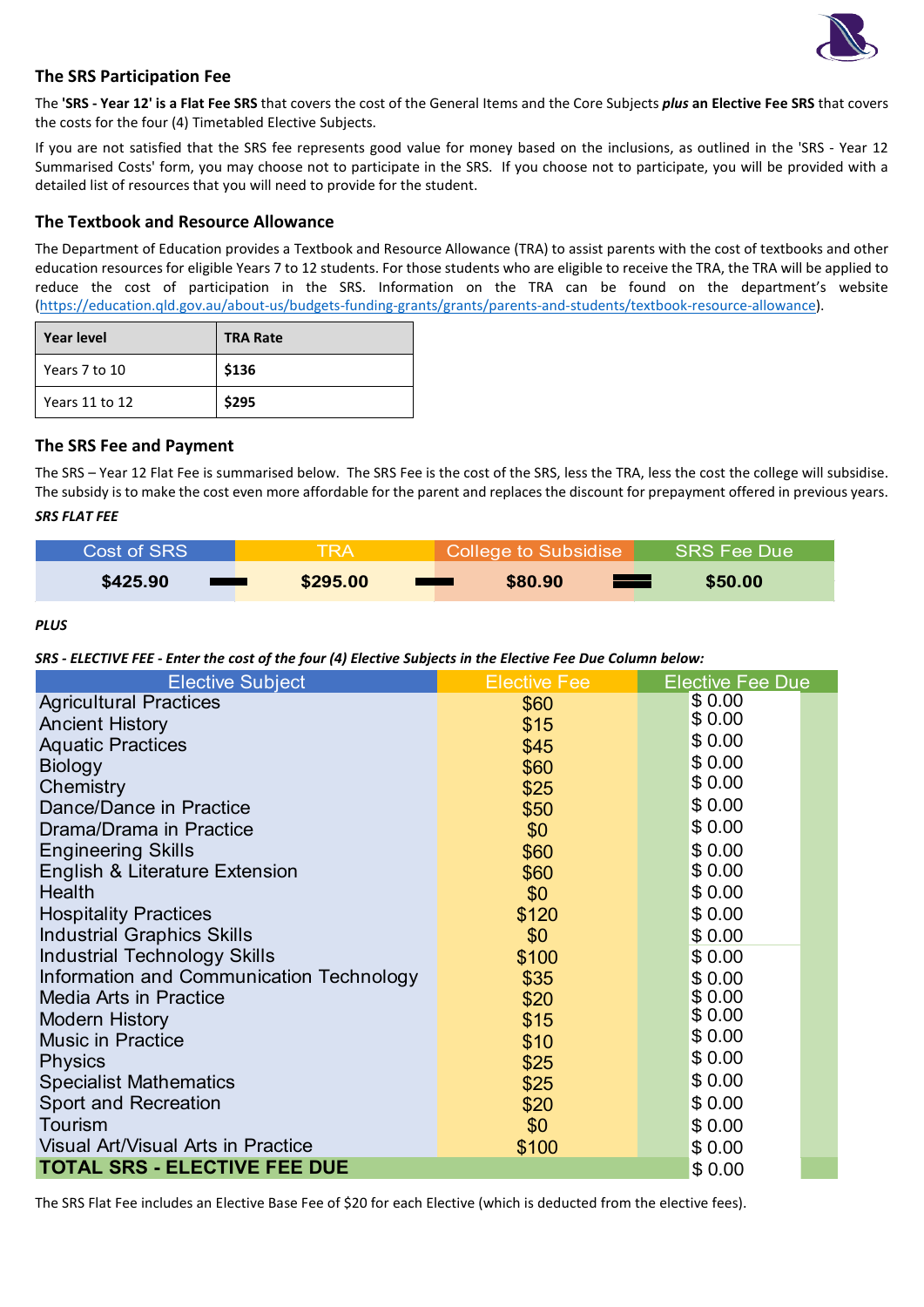

Payment options include a single payment for the full year's fee or term instalments. Parents wishing to pay in instalments must email the complete[d Payment Plan Form](https://brisbanebaysidesc.eq.edu.au/supportandresources/formsanddocuments/documents/payments/payment-plan.pdf) to [finance@brisbanebaysidesc.eq.edu.au.](mailto:finance@brisbanebaysidesc.eq.edu.au) The SRS Flat Fee and any Elective Subject fees will be invoiced in early February and can be paid in full or in instalments, as detailed on the [Payment Plan Form.](https://brisbanebaysidesc.eq.edu.au/supportandresources/formsanddocuments/documents/payments/payment-plan.pdf) 

Any unpaid invoices will be managed according to the department'[s Debt Management Procedure](https://ppr.qed.qld.gov.au/pp/debt-management-procedure) and may result in the student being excluded from the scheme and/or from participating in non-curricular activities until payment is made.

### **Financial Hardship**

Parents experiencing financial hardship who are currently participating or wish to participate in the SRS should contact the college to discuss available options in confidence.

#### **Payment Method**

SRS payments can be made by BPOINT/QParent, EFTPOS (Credit/Debit Card), Centrepay.

- When paying by BPOINT, please use the Customer Reference Number (CRN) and invoice number printed on the invoice received from the college. If unsure of the CRN, please contact the college. For more information on BPOINT go to <https://brisbanebaysidesc.eq.edu.au/supportandresources/formsanddocuments/documents/payments/b-point-payments.pdf>
- Payment may be made through the QParents portal using a credit card. Payment will be directed from the QParents portal to BPOINT where relevant outstanding invoice information may be selected.
- Centrepay Deductions are available to pay the SRS fees. Use Centrepay to make regular deductions from your Centrelink payment. Centrepay is a voluntary and easy payment option available to Centrelink customers. Go to [humanservices.gov.au/centrepay](https://www.humanservices.gov.au/individuals/services/centrelink/centrepay) for more information on how to set up your Centrepay deductions.

#### **Contact Us**

For all queries regarding the SRS and its inclusions, payments and payment plans, please contact the Finance Officer:

Paula Hewitt Finance Officer Email: [finance@brisbanebaysidesc.eq.edu.au](mailto:finance@brisbanebaysidesc.eq.edu.au?subject=SRS%20-%20Payment/Payment%20Plan%20Query) Phone: 3895 5340

**Parents who have not yet completed a Participation Agreement Form are reminded to complete and return it as soon as possible or before the due date**, **24 January 2022.**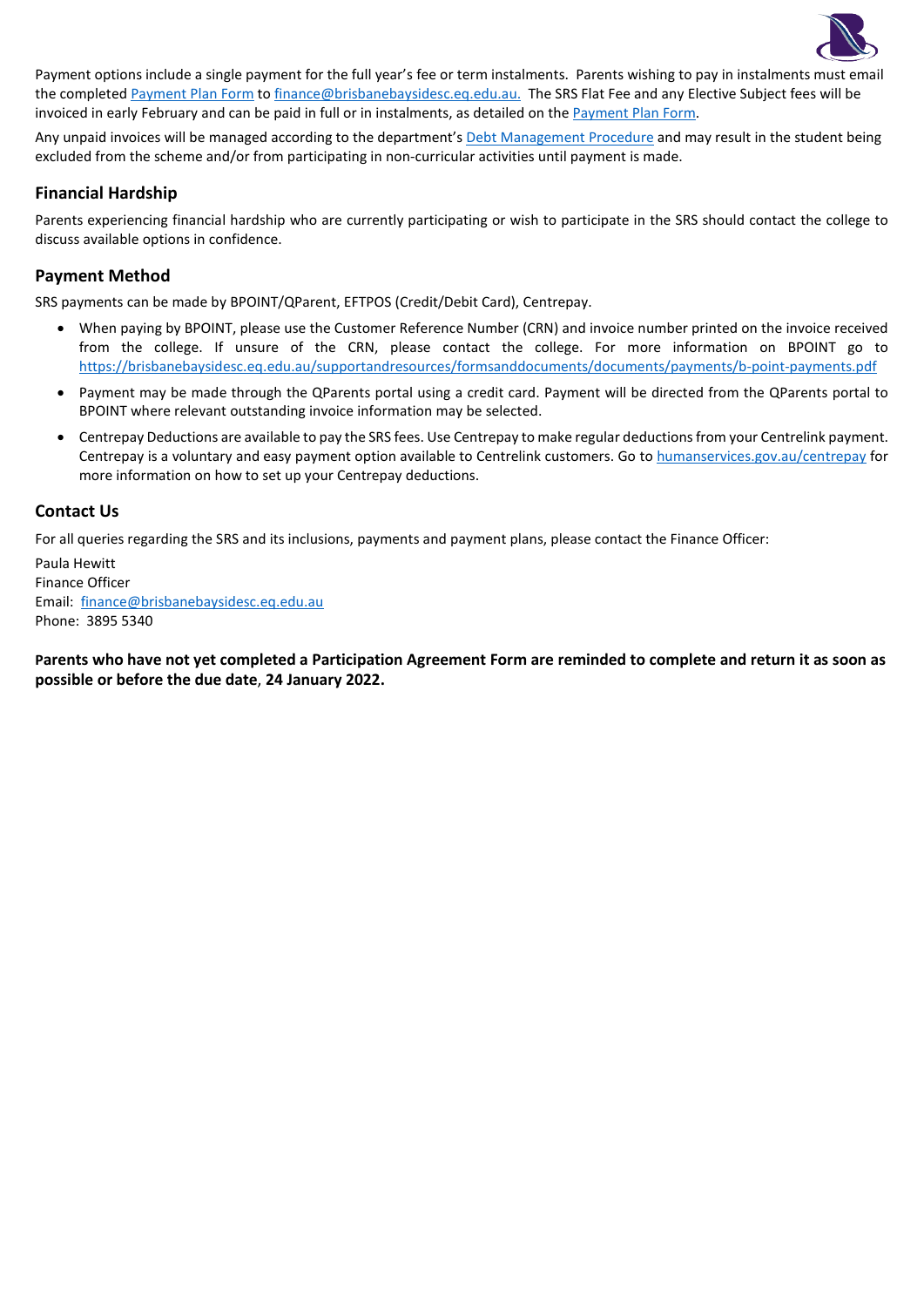

## BRISBANE BAYSIDE STATE COLLEGE

# Other SRS Fees

### OTHER SRS FEES - Enter the cost of any additional SRS fee you will be using in the other SRS Fee Due Column below:

| <b>Other SRS</b>                     | <b>SRS Fee</b> | Other SRS Fee Due |  |  |
|--------------------------------------|----------------|-------------------|--|--|
| <b>Instrumental Music Hire</b>       | \$150          | \$0.00            |  |  |
| <b>Instrumental Music Levy</b>       | \$50           | \$0.00            |  |  |
| Instrumental Music Maintenance Fee * | \$35           | \$0.00            |  |  |
| Laptop Hire Fee - Semester           | \$200          | \$0.00            |  |  |
| Laptop Hire Fee - Annual             | \$400          | \$0.00            |  |  |
| <b>TOTAL OTHER SRS FEES DUE</b>      | \$0.00         |                   |  |  |

### \* Percussion Instruments Only

For Parent Information regarding the other SRS details and costs please use the following links:

- [Instrumental Music](https://brisbanebaysidesc.eq.edu.au/SupportAndResources/FormsAndDocuments/Documents/Student-resource-scheme/instrumental-music-scheme-parent-information-letter.pdf)
- **[Laptop Hire](https://brisbanebaysidesc.eq.edu.au/SupportAndResources/FormsAndDocuments/Documents/Student-resource-scheme/laptop-hire-scheme-parent-information-letter.pdf)**

PLEASE NOTE: BBSC has a BYOD policy, but for parents that are not able to purchase a computer outright, there is the option to hire for the short term.

# Other Subject Charges

Certificate Courses are 2 year courses and are invoiced and paid for during year 11 – fees for information only.

| Certificate III in Business **                             | \$265 |
|------------------------------------------------------------|-------|
| Certificate III in Fitness (incl. First Aid Certificate)** | \$420 |
| Certificate IV in Crime and Justice Studies **             | \$700 |

 $*$  Fees are for RTO and are required to be paid upfront in full in Year 11. Other courses may be offered – fees vary. There may be additional charges for excursions

# SRS FEES – Flat, Elective and Other Fees Calculated

If the Fees for subjects to be studied are entered above, the total Fees to be paid are listed below.

| <b>TOTAL SRS &amp; OTHER FEES</b> | TOTAL SRS & OTHER FEES DUE |         |  |
|-----------------------------------|----------------------------|---------|--|
| Year 12 - SRS Flat Fee            |                            | \$50.00 |  |
| Year 12 – SRS Elective Fee        |                            | \$0.00  |  |
| <b>Instrumental Music Fees</b>    |                            | \$0.00  |  |
| <b>Laptop Hire</b>                |                            | \$0.00  |  |
| <b>TOTAL FEES DUE</b>             |                            | \$50.00 |  |

The SRS Flat Fee and Elective Subject fees will be invoiced in early February (or upon enrolment) and will be due 30 days after the date of invoice. Other SRS fees will be invoiced after application and will be due 30 days after the date of invoice. Instalment Plans can also be negotiated by completing the [Payment Plan form](https://brisbanebaysidesc.eq.edu.au/supportandresources/formsanddocuments/documents/payments/payment-plan.pdf) and returning it by email to [finance@brisbanebaysidesc.eq.edu.au](mailto:finance@brisbanebaysidesc.eq.edu.au?subject=SRS%20-%20Payment/Payment%20Plan%20Query) .

PLEASE NOTE: If a student changes subjects or leaves the college, some charges are not refundable where they relate to payments for specialised resources. There will be additional charges for: Sports, Camps, Excursions, Performances and Competitions.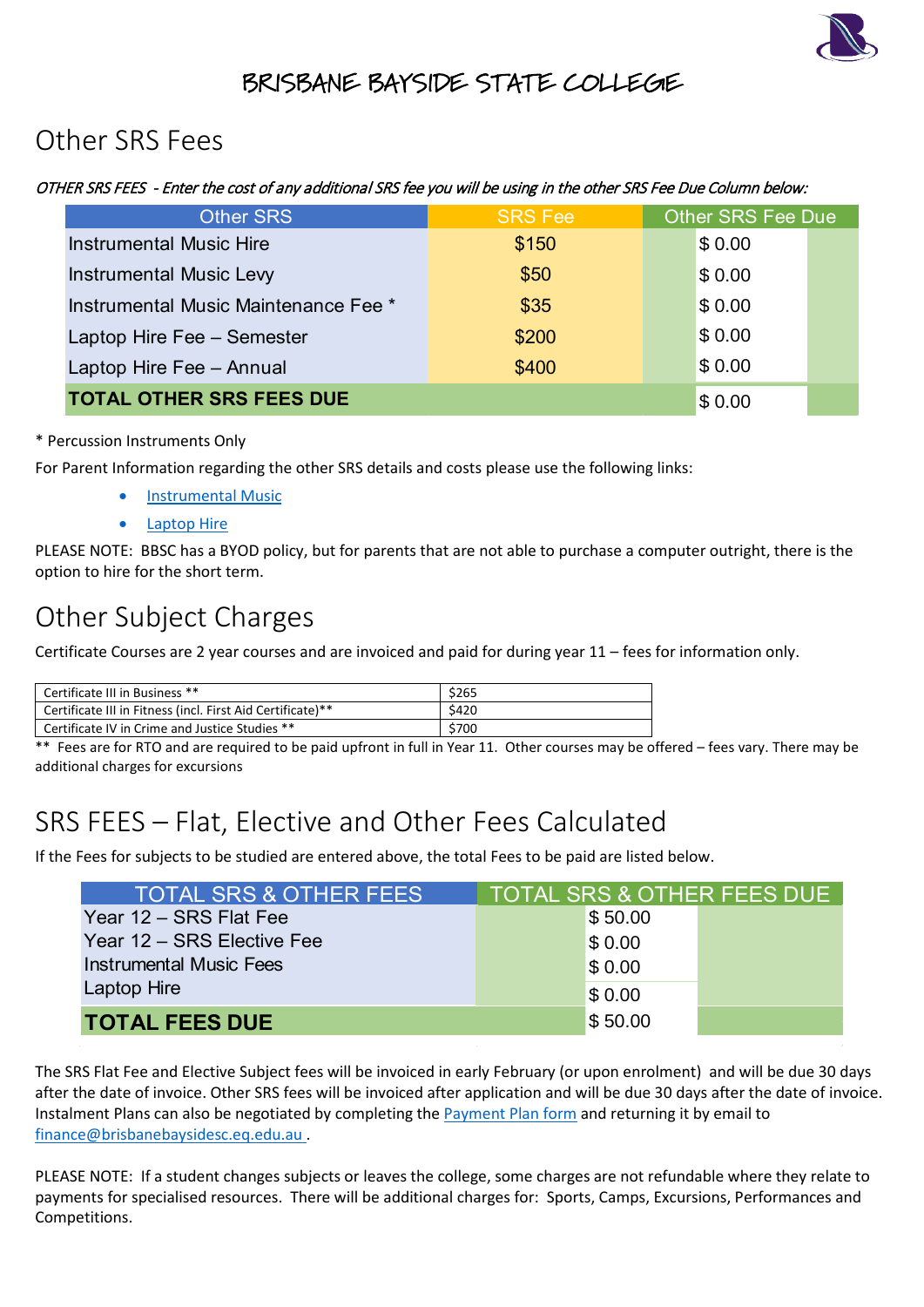# Brisbane Bayside State College

### **2022 - SRS Year 12 Summarised Costs**

#### **The Curriculum Student Resource Scheme Inclusions**

The Curriculum Student Resource Scheme (SRS) is made up of two components in the Senior Years. The components are the General Items and resources for English, Mathematics and Elective subjects. The tables below detail the SRS inclusions for these two components.

| <b>General Items</b>                | <b>Resource</b>                                                                                                          | <b>Type of</b>                    | <b>Acquisition Cost</b> | Value (to parent) |
|-------------------------------------|--------------------------------------------------------------------------------------------------------------------------|-----------------------------------|-------------------------|-------------------|
| General Items                       | Administration of Scheme                                                                                                 | <b>Resource</b><br>Hired          | \$35.00                 | \$35.00           |
| General items                       | <b>Student Planner</b>                                                                                                   | Hired                             | \$10.00                 | \$10.00           |
| <b>General Items</b>                | Student ID Card                                                                                                          | Owned                             | \$5.00                  | \$5.00            |
| General items                       | <b>Printing Credit</b>                                                                                                   | Owned                             | \$5.00                  | \$5.00            |
| General Items                       | IT Applications and Support - ReadCloud, Adobe Design and Web Suite, ClickView<br>and IT support                         | Hired                             | \$125.00                | \$125.00          |
| <b>Subjects</b>                     | <b>Resource</b>                                                                                                          | <b>Type of</b><br><b>Resource</b> | <b>Acquisition Cost</b> | Value (to parent) |
| English                             | Novel - The Great Gatsby                                                                                                 | Hired                             | \$22.00                 | \$4.40            |
| English                             | Novel - Hamlet/Macbeth                                                                                                   | Hired                             | \$20.94                 | \$4.19            |
| English                             | Teacher Prepared Materials to Complement and or Substitute Textbooks                                                     | Used                              | \$10.00                 | \$10.00           |
| English                             | In class stationery resources                                                                                            | Used                              | \$17.59                 | \$17.59           |
| <b>Essential English</b>            | Novel still to be determined - estimated cost entered                                                                    | Hired                             | \$25.00                 | \$5.00            |
| <b>Essential English</b>            | Teacher Prepared Materials to Complement and or Substitute Textbooks                                                     | Used                              | \$10.00                 | \$10.00           |
| <b>Essential English</b>            | In class stationery resources                                                                                            | Used                              | \$13.24                 | \$13.24           |
| <b>Essential Mathematics</b>        | Maths Quest Essential Mathematics Digital Textbook - Units 1 and 2                                                       | Hired                             | \$54.94                 | \$54.94           |
| <b>Essential Mathematics</b>        | Maths Quest Essential Mathematics Digital Textbook - Units 3 and 4                                                       | Hired                             | \$41.22                 | \$41.22           |
| <b>Essential Mathematics</b>        | Teacher Prepared Materials to Complement and or Substitute Textbooks                                                     | Used                              | \$10.00                 | \$10.00           |
| <b>Essential Mathematics</b>        | In class resources                                                                                                       | Used                              | \$38.00                 | \$1.34            |
| <b>General Mathematics</b>          | Maths Quest General Mathematics Digital Textbook - Units 1 and 2                                                         | Hired                             | \$54.94                 | \$54.94           |
| <b>General Mathematics</b>          | Maths Quest General Mathematics Digital Textbook - Units 3 and 4                                                         | Hired                             | \$41.22                 | \$41.22           |
| <b>General Mathematics</b>          | Pearson General Mathematics Exam Preparation Workbook                                                                    | Owned                             | \$27.23                 | \$27.23           |
| <b>General Mathematics</b>          | Teacher Prepared Materials to Complement and or Substitute Textbooks                                                     | Used                              | \$10.00                 | \$10.00           |
| <b>General Mathematics</b>          | In class resources                                                                                                       | Used                              | \$71.05                 | \$2.46            |
| <b>Mathematical Methods</b>         | Maths Quest Mathematical Methods Digital Textbook - Units 1 and 2                                                        | Hired                             | \$54.94                 | \$54.94           |
| <b>Mathematical Methods</b>         | Maths Quest Mathematical Methods Digital Textbook - Units 3 and 4                                                        | Hired                             | \$41.22                 | \$41.22           |
| <b>Mathematical Methods</b>         | Pearson Mathematical Methods Exam Preparation Workbook                                                                   | Used                              | \$27.23                 | \$27.23           |
| <b>Mathematical Methods</b>         | Teacher Prepared Materials to Complement and or Substitute Textbooks                                                     | Used                              | \$10.00                 | \$10.00           |
| <b>Mathematical Methods</b>         | In class resources                                                                                                       | Used                              | \$47.10                 | \$2.43            |
| <b>Specialist Mathematics</b>       | Maths Quest Specialist Mathematics Digital Textbook - Units 1 and 2                                                      | Hired                             | \$54.94                 | \$54.94           |
| <b>Specialist Mathematics</b>       | Maths Quest Specialist Mathematics Digital Textbook - Units 3 and 4                                                      | Hired                             | \$54.94                 | \$54.94           |
| <b>Specialist Mathematics</b>       | Pearson Specialist Mathematics Exam Preparation Workbook                                                                 | Used                              | \$27.23                 | \$27.23           |
| <b>Specialist Mathematics</b>       | Teacher Prepared Materials to Complement and or Substitute Textbooks                                                     | Used                              | \$10.00                 | \$10.00           |
| <b>Specialist Mathematics</b>       | In class resources                                                                                                       | Used                              | \$89.10                 | \$3.82            |
| English & Literature Extension      | 3 x Novels - Literary Terms/Literary Theory: The Basics/Beginning<br>Theory/Introducing Critical Theory: A Graphic Guide | Hired                             | \$178.12                | \$35.62           |
| English & Literature Extension      | 30 Reference Text with average of 5 used                                                                                 | Hired                             | \$425.00                | \$42.50           |
| English & Literature Extension      | Teacher Prepared Materials to Complement and or Substitute Textbooks                                                     | Used                              | \$5.00                  | \$5.00            |
| English & Literature Extension      | In class stationery resources                                                                                            | Used                              | \$17.59                 | \$17.59           |
| <b>Ancient History</b>              | Ancient History - Units 1 to 4 (digital textbook)                                                                        | Hired                             | \$58.14                 | \$29.07           |
| <b>Ancient History</b>              | Teacher Prepared Materials to Complement and or Substitute Textbooks                                                     | Used                              | \$10.00                 | \$10.00           |
| <b>Modern History</b>               | Modern History - Units 1 to 4 (2 year access)                                                                            | Hired                             | \$58.14                 | \$29.07           |
| <b>Modern History</b>               | Teacher Prepared Materials to Complement and or Substitute Textbooks                                                     | Used                              | \$10.00                 | \$10.00           |
| Tourism                             | <b>Teacher Prepared Materials to Complement Textbooks</b>                                                                | Used                              | \$20.00                 | \$20.00           |
| Biology                             | Biology - Units 3 and 4 (digital textbook)                                                                               | Hired                             | \$63.60                 | \$16.96           |
| <b>Biology</b>                      | BioZone - Units 3 and 4                                                                                                  | Owned                             | \$34.95                 | \$34.95           |
| Biology                             | Teacher Prepared Materials to Complement Textbooks                                                                       | Used                              | \$15.00                 | \$15.00           |
| Biology                             | Science Kit - Equipment for Experiments                                                                                  | Used                              | \$83.60                 | \$15.30           |
| Biology                             | <b>Materials for Experiments</b>                                                                                         | Used                              | \$28.00                 | \$7.46            |
| Chemistry                           | Chemistry - Units 3 and 4 (digital textbook)                                                                             | Hired                             | \$63.60                 | \$16.96           |
| Chemistry                           | Teacher Prepared Materials to Complement Textbooks                                                                       | Used                              | \$20.00                 | \$20.00           |
| Chemistry                           | Science Kit - Equipment for Experiments<br><b>Materials for Experiments</b>                                              | Used                              | \$83.60<br>\$17.00      | \$17.10           |
| Chemistry                           | Physics - Units 3 and 4 (digital textbook)                                                                               | Used<br>Hired                     | \$63.60                 | \$1.67<br>\$16.96 |
| Physics                             | <b>Teacher Prepared Materials to Complement Textbooks</b>                                                                | Used                              | \$20.00                 | \$20.00           |
| Physics                             | Science Kit - Equipment for Experiments                                                                                  | Used                              | \$83.60                 | \$12.70           |
| Physics<br>Physics                  | <b>Materials for Experiments</b>                                                                                         | Used                              | \$17.80                 | \$5.90            |
| <b>Agricultural Practices</b>       | Dynamic Agriculture Yr7-10 4th Edition                                                                                   | Hired                             | \$79.05                 | \$13.18           |
| <b>Agricultural Practices</b>       | Teacher Prepared Materials to Complement and or Substitute Textbooks                                                     | Used                              | \$30.00                 | \$30.00           |
| <b>Agricultural Practices</b>       | Science Kit - Equipment for Projects                                                                                     | Used                              | \$101.60                | \$17.82           |
| <b>Agricultural Practices</b>       | <b>Materials for Projects</b>                                                                                            | Used                              | \$9.00                  | \$9.00            |
| <b>Aquatic Practices</b>            | Teacher Prepared Materials to Complement and or Substitute Textbooks                                                     | Used                              | \$30.00                 | \$30.00           |
| <b>Aquatic Practices</b>            | Science Kit - Equipment for Projects                                                                                     | Used                              | \$83.60                 | \$27.30           |
| <b>Aquatic Practices</b>            | Fishing Kit (rod, reel, line, sinkers, bait)                                                                             | Hired                             | \$105.00                | \$17.20           |
| Health                              | Teacher Prepared Materials to Complement and or Substitute Textbooks                                                     | Used                              | \$20.00                 | \$20.00           |
| Sport and Recreation                | Teacher Prepared Materials to Complement and or Substitute Textbooks                                                     | Used                              | \$20.00                 | \$20.00           |
| Sport and Recreation                | <b>Sporting Equipment</b>                                                                                                | Used                              | \$1,587.00              | \$20.00           |
| <b>Engineering Skills</b>           | Teacher Prepared Materials to Complement and or Substitute Textbooks                                                     | Used                              | \$10.00                 | \$10.00           |
| <b>Engineering Skills</b>           | <b>Project Materials</b>                                                                                                 | Used                              | \$1,824.11              | \$72.96           |
| Industrial Technology Skills        | Teacher Prepared Materials to Complement and or Substitute Textbooks                                                     | Used                              | \$10.00                 | \$10.00           |
| <b>Industrial Technology Skills</b> | <b>Project Materials</b>                                                                                                 | Used                              | \$2,855.18              | \$114.21          |
| <b>Industrial Graphics Skills</b>   | Teacher Prepared Materials to Complement and or Substitute Textbooks                                                     | Used                              | \$10.00                 | \$10.00           |